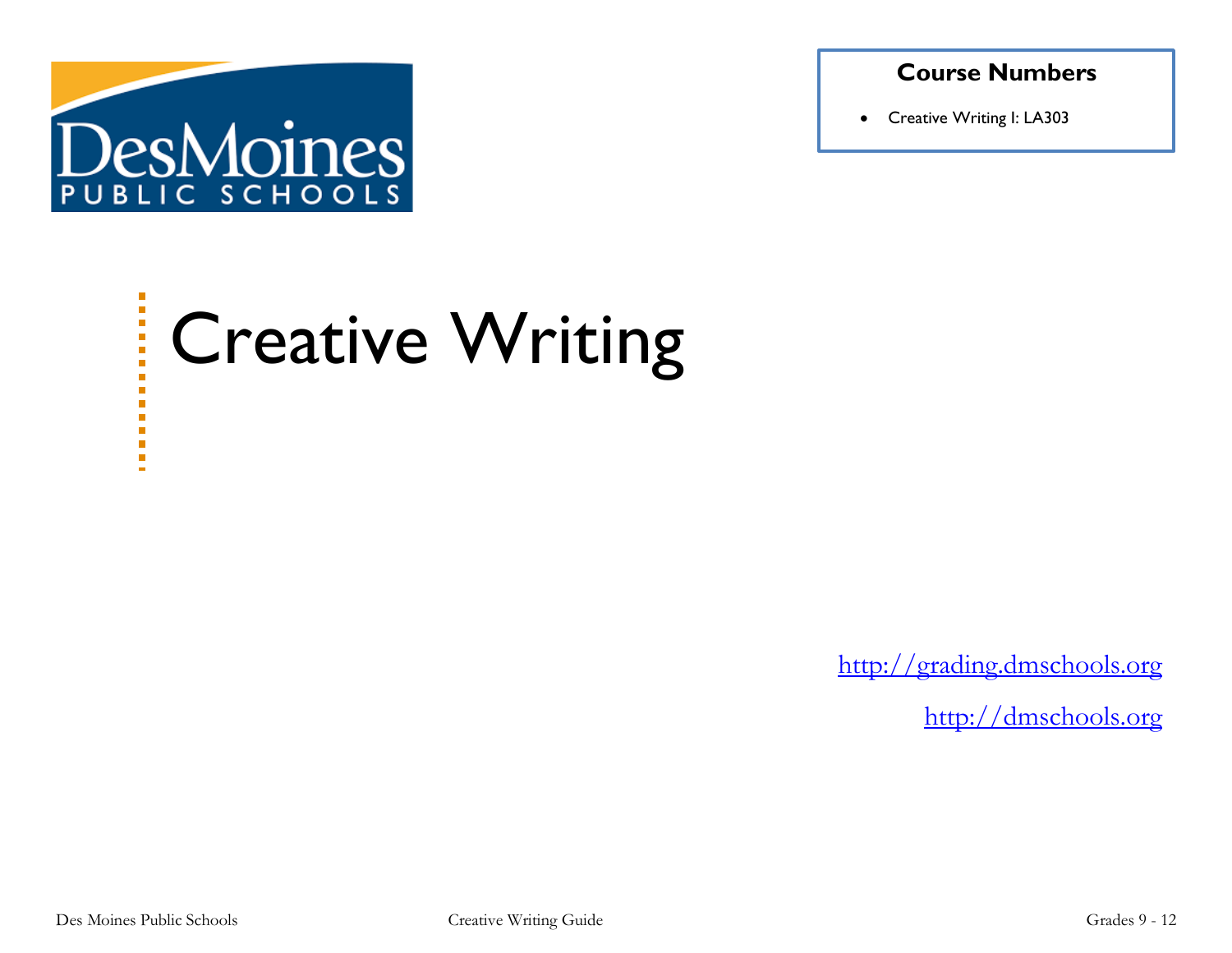### **Foreword**

- Creative Writing is a process that requires multiple attempts to master specific narrative skills. Students should engage in multiple writing cycles over the course of the semester. Each of the Topics should be assessed through each cycle the student engages in.
- Finished products may vary student by student (i.e. not all students must write the same memoir at the same time), but mentor texts should expose students to a variety of fiction, creative non-fiction, poetry, or drama.

### **How to use this document:**

**This curriculum guide is not…**

- A lock-step instructional guide detailing exactly when and how you teach.
- Meant to restrict your creativity as a teacher.
- A ceiling of what your students can learn, nor a set of unattainable goals.

## **Instead, the curriculum guide is meant to be a common vision for student learning and a set of targets and success criteria directed related to grade-level standards by which to measure and report student progress and provide meaningful feedback.**

The curriculum guide outlines the learning that is **most essential** for student success; it is our district's guaranteed and viable curriculum. The expectation is that every student in our district, regardless of school or classroom, will have access to and learn these targets. As the classroom teacher, you should use the curriculum guide to help you to decide how to scaffold up to the learning targets and extend your students' learning beyond them.

Within this document, you will find a foundational structure for planning sequential instruction in the classroom which can be supplemented with materials from any number of the linked resources.

Please consider this guide a living and dynamic document, subject to change and a part of a continuous feedback loop.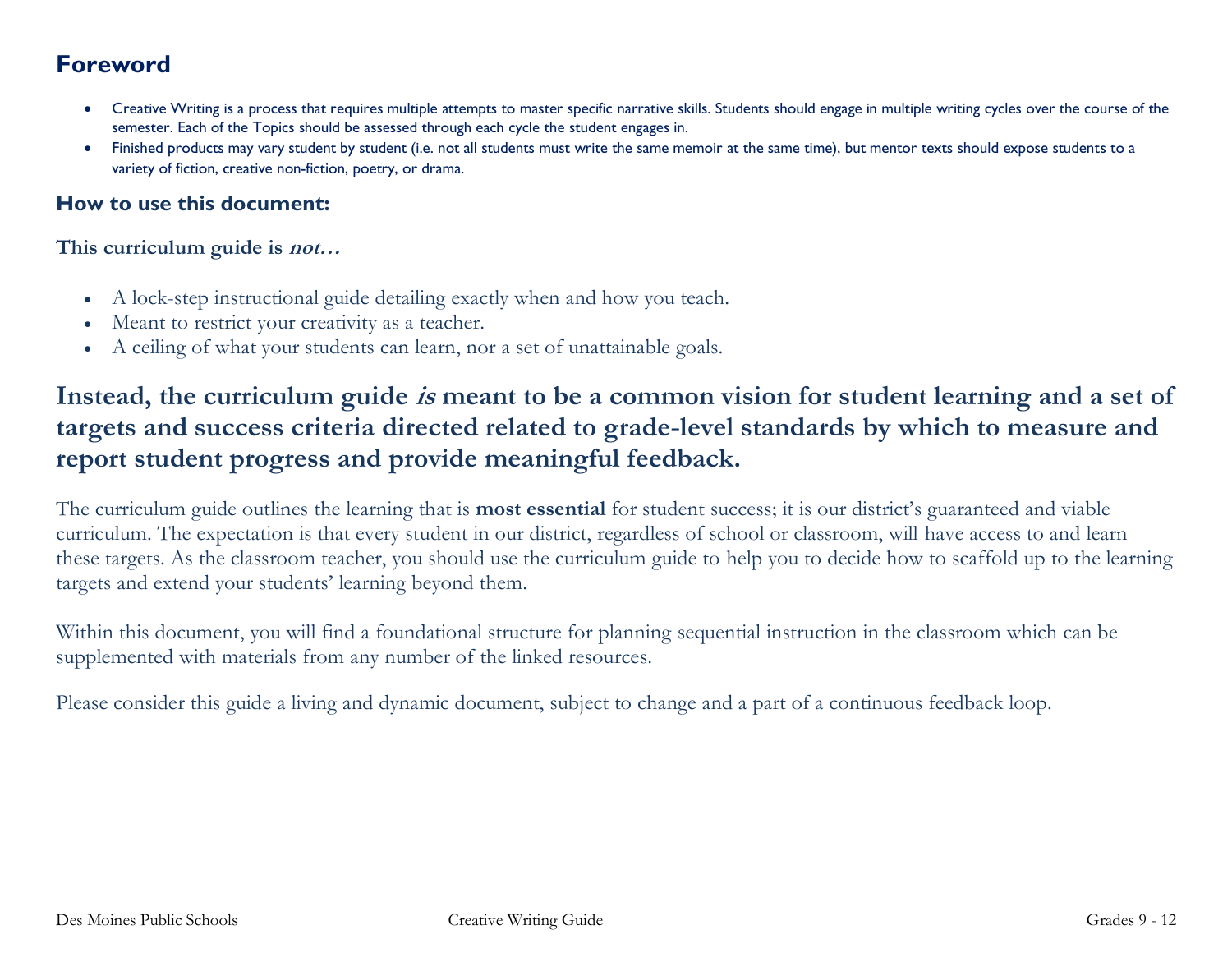### Creative Writing: Semester at a Glance

The four courses in the Creative Writing family develop student skills in the crafting of poetry, personal narrative, fiction, and the ongoing process of writing and revising work. Students learn from exemplar and mentor texts while providing each other with critical feedback in these workshop-focused classes. Creative Writing I is written under the CCSS 9-10 grade band, while Creative Writing II, Fiction Writing and College Creative Writing address the 11-12 grade standards. College Creative Writing adds the additional complexity of skills and competencies from DMACC's ENG221 course.

#### **Primary Resources: Learning Targets are linked below each unit scale. These include all recommended sources for the course.**

| <b>Semester</b>                           | <b>Topic I: Creative</b><br>Writing | <b>Topic 2: Developing</b><br>Writing                        | <b>Topic 3: Analyzing</b><br><b>Author's Craft</b>                  | <b>Topic 4: Analyzing</b><br><b>Complex Language</b> | <b>Topic 5: Collaborating</b><br>in Discussion |
|-------------------------------------------|-------------------------------------|--------------------------------------------------------------|---------------------------------------------------------------------|------------------------------------------------------|------------------------------------------------|
| Reporting<br>frequency of<br>topic scores | <b>Every 6 weeks</b>                | Every 6 weeks                                                | <b>Every 6 weeks</b>                                                | Every 6 weeks                                        | Every 6 weeks                                  |
| <b>Standards</b><br>Aligned               | ELA W.9-10.3                        | ELA W.9-10.5<br>ELA L.9-10.1<br>ELA L.9-10.2<br>ELA L.9-10.3 | <b>ELA RL.9-10.1</b><br><b>ELA RL9-10.3</b><br><b>ELA RL.9-10.5</b> | ELA RL.9-10.4<br>ELA RL.9-10.6<br>ELA L.9-10.5       | ELA SL.9-10.1<br>ELA SL.9-10.3                 |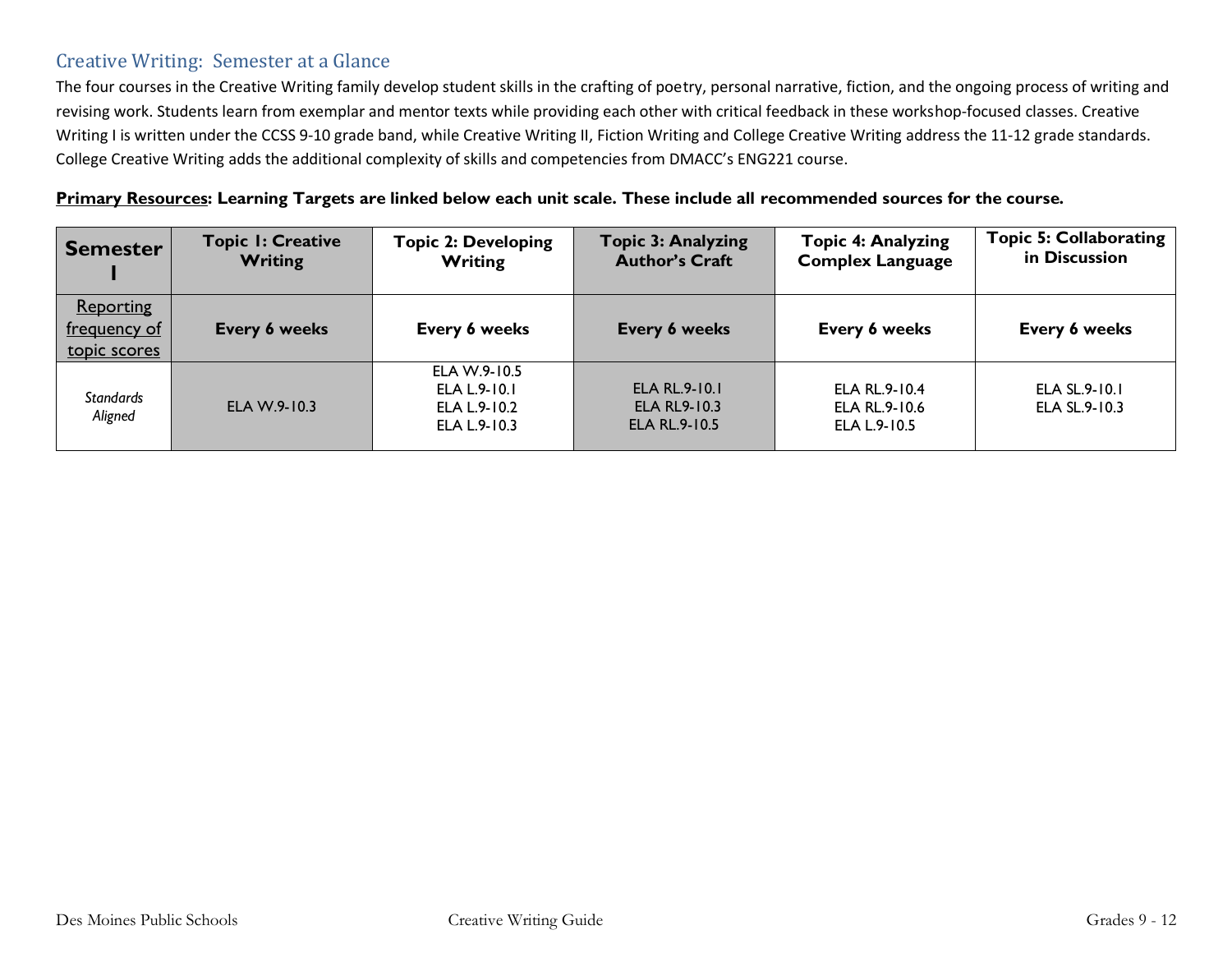## **Standards-Referenced Grading Basics**

#### **Our purpose in collecting a body of evidence is to:**

- Allow teachers to determine a defensible and credible topic score representation of student learning over time.
- Clearly communicate where a student's learning is based on a topic inform instructional decisions and push student growth.
- Show student learning of Level 3 targets through multiple and varyi
- Provide opportunities for feedback between student and teacher.

#### **Scoring**

A collaborative scoring process is encouraged to align expectations c Routine use of a collaborative planning and scoring protocol result understanding of evidence of mastery. Enough evidence should be co progression of student learning as measured by the topic scale. Teach to determine a topic score. All topic scores should be defensible evidence.

#### **\*\*\*Only scores of 4, 3.5, 3, 2.5, 2, 1.5, 1, and 0 can be entered as Topic Scores**.

### **Multiple Opportunities**

Philosophically, there are two forms of multiple opportunities, both of which require backwards design and intentional planning. One form is opportunities planned by the teacher throughout the unit of study and/or throughout the semester. The other form is reassessment of learning which happens after completing assessment of learning at the end of a unit or chunk of learning.

Students will be allowed multiple opportunities to demonstrate proficiency. Teachers need reliable pieces of evidence to be confident students have a good grasp of the learning topics before deciding a final topic score. To make standards-referenced grading work, the idea of "multiple opportunities" is emphasized. If after these opportunities students still have not mastered Level 3, they may then be afforded the chance to reassess.

|                                                                                                                                                        |                                                            | Evidence shows the student can                                                                                   | Topic<br>Score |
|--------------------------------------------------------------------------------------------------------------------------------------------------------|------------------------------------------------------------|------------------------------------------------------------------------------------------------------------------|----------------|
|                                                                                                                                                        |                                                            | Demonstrates proficiency (AT) in all learning<br>targets from Level 3 & Level 4                                  | 4.0            |
| based on a                                                                                                                                             | Start at Level 3 when<br>determining a topic $\rightarrow$ | Demonstrates proficiency (AT) in all learning<br>targets from Level 3 with partial success at Level<br>4         | 3.5            |
| : scale to                                                                                                                                             | score.                                                     | Demonstrates proficiency (AT) in all learning<br>targets from Level 3                                            | 3.0            |
| ing points of data                                                                                                                                     |                                                            | Demonstrates proficiency (AT) in at least half of<br>the Level 3 learning targets                                | 2.5            |
|                                                                                                                                                        |                                                            | Demonstrates some foundational knowledge (PT)<br>toward all Level 3 targets                                      | 2.0            |
| of the scale to artifacts collected.<br>ts in calibration and a collective<br>llected to accurately represent a<br>ners look at all available evidence |                                                            | Demonstrates some foundational knowledge (PT)<br>of some of the Level 3 learning target or<br>standard           | 1.5            |
|                                                                                                                                                        |                                                            | Does not meet minimum criteria for the standard<br>or target.                                                    | 0.1            |
|                                                                                                                                                        | and credible through a body of                             | Produces no evidence appropriate to the<br>learning targets at any level (Is missing for one or<br>more targets) | O              |
|                                                                                                                                                        |                                                            |                                                                                                                  |                |

\* foundational knowledge is defined by the success criteria for the learning targets or standards.

#### **Guiding Practices of Standards-Referenced Grading**

- **1.** A consistent 4-point grading scale will be used.
- **2.** Student achievement and behavior will be reported separately.
- **3.** Scores will be based on a body of evidence.
- **4.** Achievement will be organized by learning topic and converted to a grade at semester's end.
- **5.** Students will have multiple opportunities to demonstrate proficiency.
- **6.** Accommodations and modifications will be provided for exceptional learners.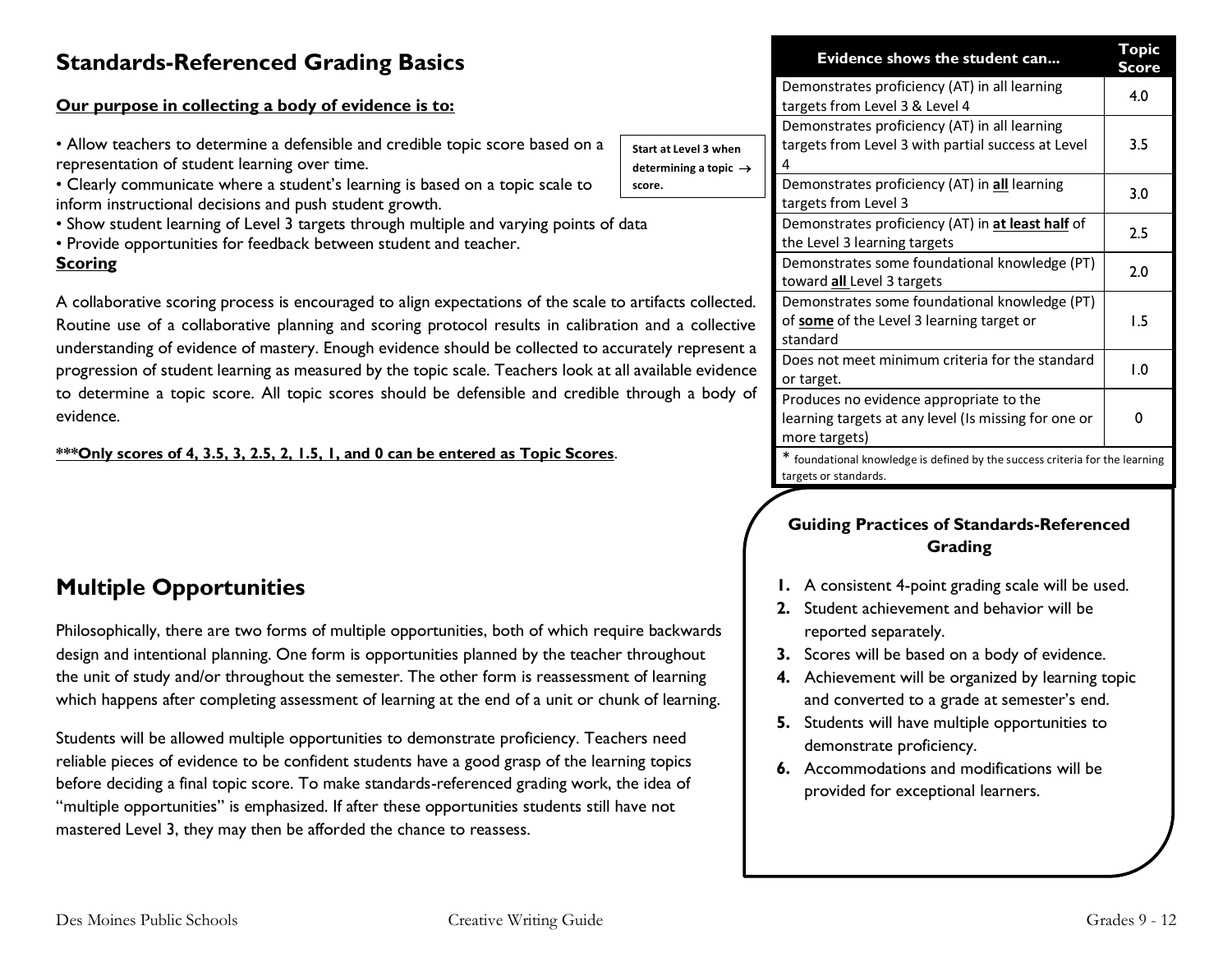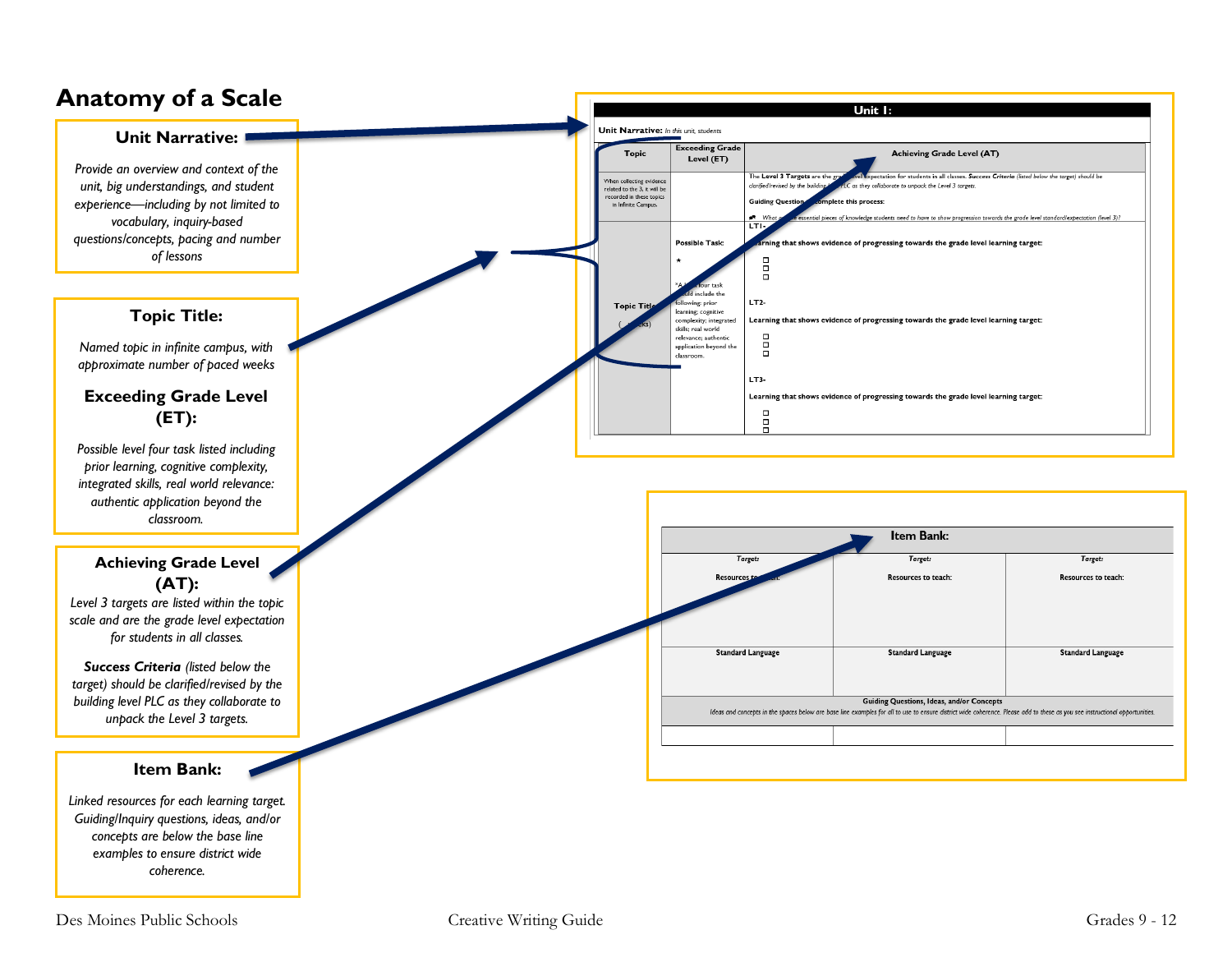**As a course that relies heavily on student choice and creativity, students will engage in guided cycles of writing and design that will result in completed products. Students will repeat the cycle throughout the course of the semester addressing all 5 Topics repeatedly.** 

**Each cycle should include:**

Workshopping finished writing is necessary for growth in any writer. Peer and Instructor feedback opportunities should be the basis of each writing cycle.

Revise/Refine writing through feedback and personal reflection

Analyze Mentor/Exemplar **Texts** 

Construct a Written Product

Student choice should be given in terms of the writing projects they wish to engage in but efforts should be made to help students explore more than one genre in the Creative Writing Family.

Mentor texts should range from a variety of genres: poetry, short stories, narrative non-fiction, or drama. Exploration of diverse authors, styles, and perspectives will enable students to more readily emulate those desired skills in their own writing.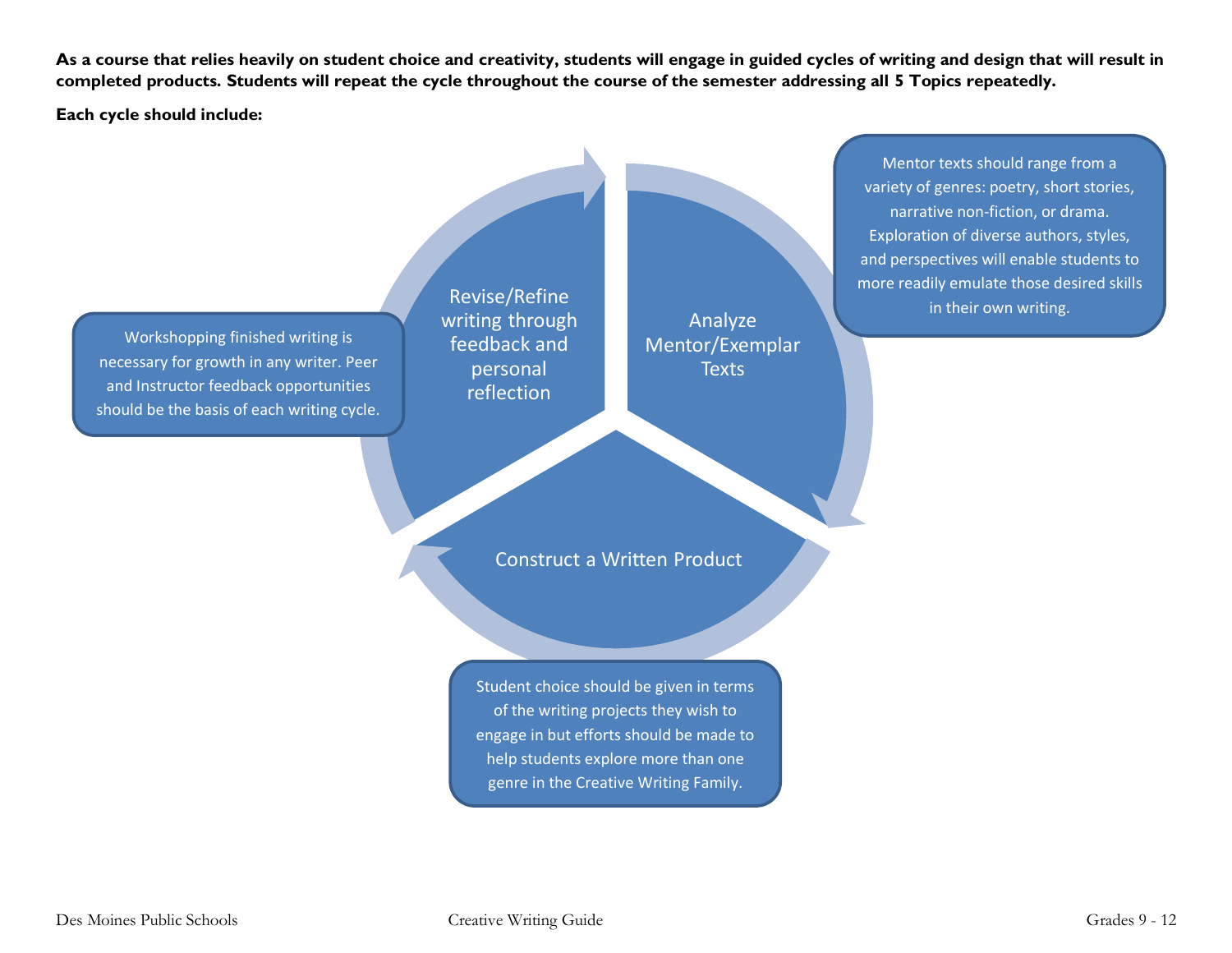# **Topic 1: Creative Writing**

**Topic Narrative/Overview:** *In this topic, Students demonstrate they can write substantial pieces (such as poems, memoir, or short stories) to develop real or imagined experiences or events using effective techniques and well-chosen details that attend to the following criteria as appropriate to the genre of writing.*

| Topic                                                    | <b>Achieving Grade Level (AT)</b>                                                                                                                                                                                                                                                                                                               |
|----------------------------------------------------------|-------------------------------------------------------------------------------------------------------------------------------------------------------------------------------------------------------------------------------------------------------------------------------------------------------------------------------------------------|
| When collecting evidence<br>related to the 3, it will be | The Level 3 Targets are the grade level expectation for students in all classes. Success Criteria (listed below the target) should be clarified/revised by the building level PLC as<br>they collaborate to unpack the Level 3 targets.                                                                                                         |
| recorded in these topics<br>in Infinite Campus.          | <b>Guiding Question to complete this process:</b>                                                                                                                                                                                                                                                                                               |
|                                                          | What are the essential pieces of knowledge students need to have to show progression towards the grade-level standard/expectation (level 3)?                                                                                                                                                                                                    |
|                                                          | LTIA- Arrange and develop details and events into a logical sequence that allows ideas and events to complement each other to                                                                                                                                                                                                                   |
|                                                          | create a coherent whole.                                                                                                                                                                                                                                                                                                                        |
|                                                          | Learning that shows evidence of progressing towards grade-level learning target:                                                                                                                                                                                                                                                                |
|                                                          | $\Box$ Engage the reader by setting out a problem, situation, or observation                                                                                                                                                                                                                                                                    |
|                                                          | Use a variety of techniques to create a smooth sequence of events that build on one another                                                                                                                                                                                                                                                     |
|                                                          | Provide a conclusion that follows from and reflects on what is experienced, observed, or resolved over the course of the narrative                                                                                                                                                                                                              |
| <b>Creative</b>                                          | LTIB- Use narrative techniques, to develop experiences, events, and/or characters                                                                                                                                                                                                                                                               |
| <b>Writing</b>                                           | Learning that shows evidence of progressing towards grade-level learning target:                                                                                                                                                                                                                                                                |
|                                                          | Use dialogue, pacing, description, reflection, and/or multiple plot lines as appropriate to the writing task                                                                                                                                                                                                                                    |
|                                                          | Establish one or multiple points of view by introducing a narrator and or/characters                                                                                                                                                                                                                                                            |
|                                                          | LTIC- Use precise words and phrases, telling details, and sensory language to convey a vivid picture of the experiences, events,<br>setting, and/or characters<br>Learning that shows evidence of progressing towards grade-level learning target:<br>Identify language that is most appropriate for this story, occasion, audience, or purpose |
|                                                          |                                                                                                                                                                                                                                                                                                                                                 |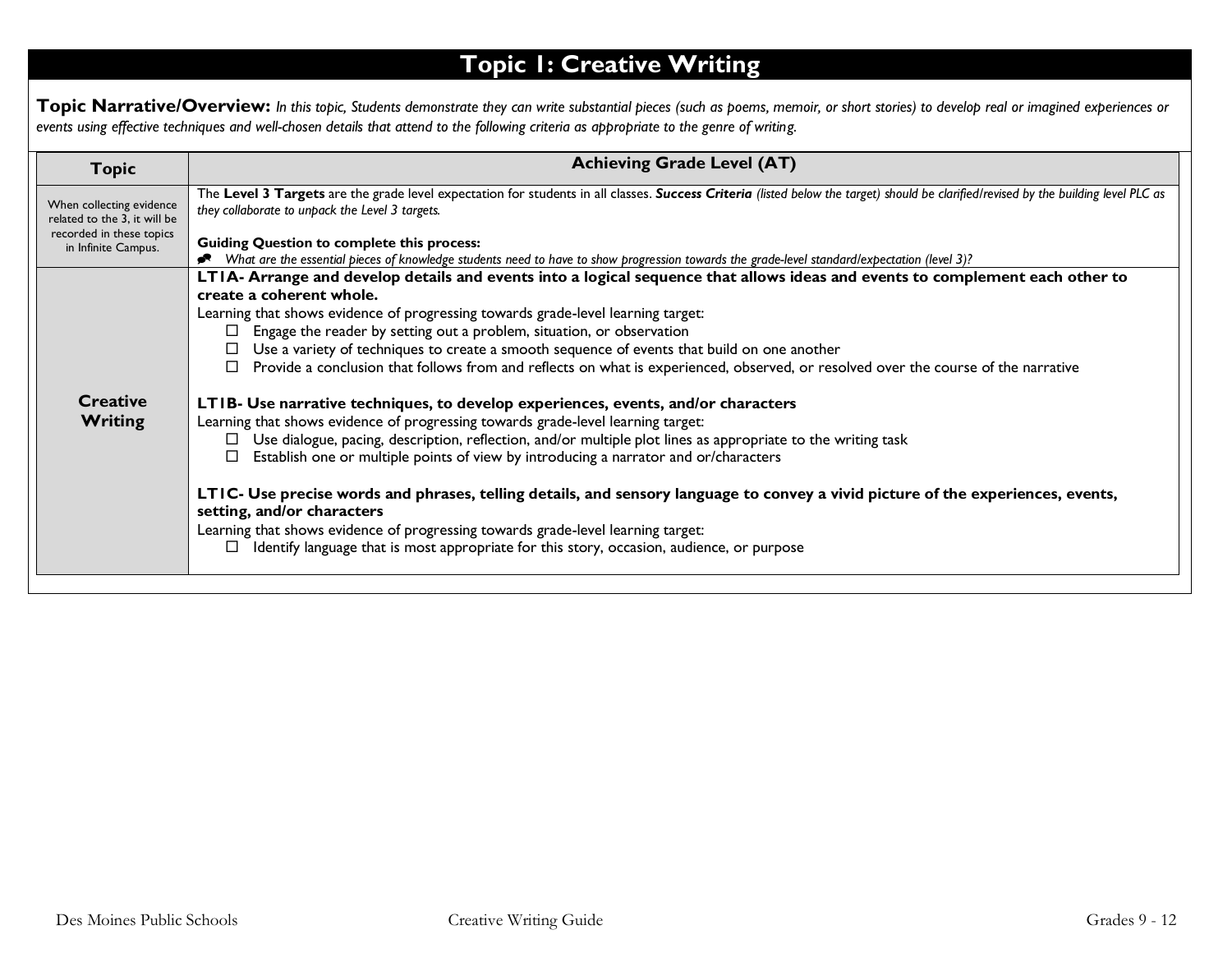| <b>Item Bank:</b>                                                                                                                                                                                                                                                                                                                                                                                                                                                                                                                         |                                                                                                                                                                             |                                                                                                                           |  |
|-------------------------------------------------------------------------------------------------------------------------------------------------------------------------------------------------------------------------------------------------------------------------------------------------------------------------------------------------------------------------------------------------------------------------------------------------------------------------------------------------------------------------------------------|-----------------------------------------------------------------------------------------------------------------------------------------------------------------------------|---------------------------------------------------------------------------------------------------------------------------|--|
| <b>IATarget:</b><br><b>Resources to teach:</b><br>How to End a Story<br>Story Structure: 7 Narrative Structures All Writers Should<br>Know (8 part blog)<br><b>Part I: Mastering Story Structure</b><br>$\bullet$<br>Part 2: Freytag's Pyramid<br>$\bullet$<br>Part 3: The Hero's Journey<br>$\bullet$<br>Part 4: Three Act Structure<br>$\bullet$<br>Part 5: The Dan Harmon Story Circle<br>$\bullet$<br>Part 6: The Fichtean Curve<br>$\bullet$<br>Part 7 Save the Cat<br>$\bullet$<br>Part 8: The 7-point Story Structure<br>$\bullet$ | <b>IBTarget:</b><br><b>Resources to teach:</b><br><b>Character Development</b><br><b>Dialogue Tags</b><br><b>Character Mannerisms</b>                                       | ICTarget:<br><b>Resources to teach:</b><br><b>Inclusive Language Guide</b><br>Setting of a Story<br><b>Forceful Verbs</b> |  |
|                                                                                                                                                                                                                                                                                                                                                                                                                                                                                                                                           | <b>Guiding Questions, Ideas, and/or Concepts</b>                                                                                                                            |                                                                                                                           |  |
|                                                                                                                                                                                                                                                                                                                                                                                                                                                                                                                                           | Ideas and concepts in the spaces below are base line examples for all to use to ensure district wide coherence. Please add to these as you see instructional opportunities. |                                                                                                                           |  |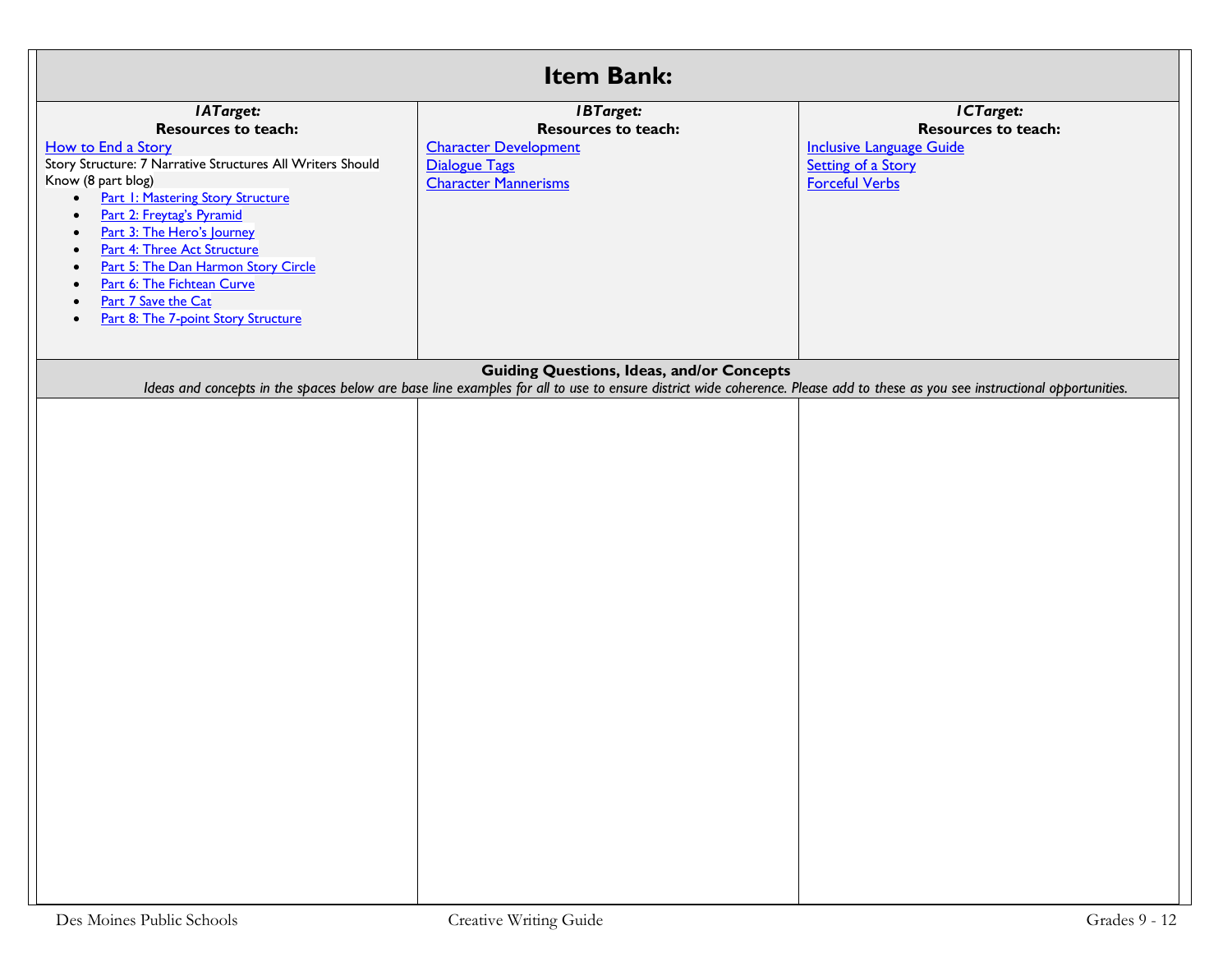# **Topic 2: Developing Writing**

Topic Narrative/Overview: In this topic, students will analyze their own writing and use a variety of techniques to plan, revise and refine, and ultimately publish a finished piece.

| <b>Topic</b>                                    | <b>Achieving Grade Level (AT)</b>                                                                                                                   |
|-------------------------------------------------|-----------------------------------------------------------------------------------------------------------------------------------------------------|
| When collecting evidence                        | The Level 3 Targets are the grade-level expectation for students in all classes. These are directly related to State of lowa standards.             |
| related to the 3, it will be                    | Success Criteria (listed below the target) should be clarified/revised by the building level PLC as they collaborate to unpack the Level 3 targets. |
| recorded in these topics<br>in Infinite Campus. | <b>Guiding Question to complete this process:</b>                                                                                                   |
|                                                 | Nhat are the essential pieces of knowledge students need to have to show progression towards the grade level standard/expectation (level 3)?        |
|                                                 | LT2A- Develop writing by planning or outlining and conducting necessary research for background information                                         |
|                                                 | Learning that shows evidence of progressing towards grade-level learning target:<br>$\Box$ Research necessary background information                |
|                                                 | $\Box$ Identify a specific purpose and audience                                                                                                     |
|                                                 | $\Box$ Develop a plan for writing                                                                                                                   |
|                                                 |                                                                                                                                                     |
|                                                 | LT2B- Strengthen writing by revising for clarity, organization, tone, or to vary syntax for effect                                                  |
|                                                 | Learning that shows evidence of progressing towards grade-level learning target:                                                                    |
|                                                 | $\Box$ Create an organizational structure that logically sequences events                                                                           |
|                                                 | $\Box$ Produce clear and coherent writing in which the development is appropriate to the genre.                                                     |
|                                                 | $\Box$ Create multiple drafts, examining rough drafts and considering ways to revise through the addition or subtraction of material.               |
|                                                 | LT2C- Strengthen writing by editing for conventions of standard English grammar and usage as well as capitalization, punctuation,                   |
|                                                 | and spelling                                                                                                                                        |
|                                                 | Learning that shows evidence of progressing towards grade-level learning target:                                                                    |
| <b>Developing</b>                               | $\Box$ Apply the stylistic conventions and expectations of the task or genre                                                                        |
| Writing                                         | $\Box$ Use technology to produce, publish, and present individual or shared writing products                                                        |
|                                                 |                                                                                                                                                     |
|                                                 |                                                                                                                                                     |
|                                                 |                                                                                                                                                     |
|                                                 |                                                                                                                                                     |
|                                                 |                                                                                                                                                     |
|                                                 |                                                                                                                                                     |
|                                                 |                                                                                                                                                     |
|                                                 |                                                                                                                                                     |
|                                                 |                                                                                                                                                     |
|                                                 |                                                                                                                                                     |
|                                                 |                                                                                                                                                     |
|                                                 |                                                                                                                                                     |
|                                                 |                                                                                                                                                     |
|                                                 |                                                                                                                                                     |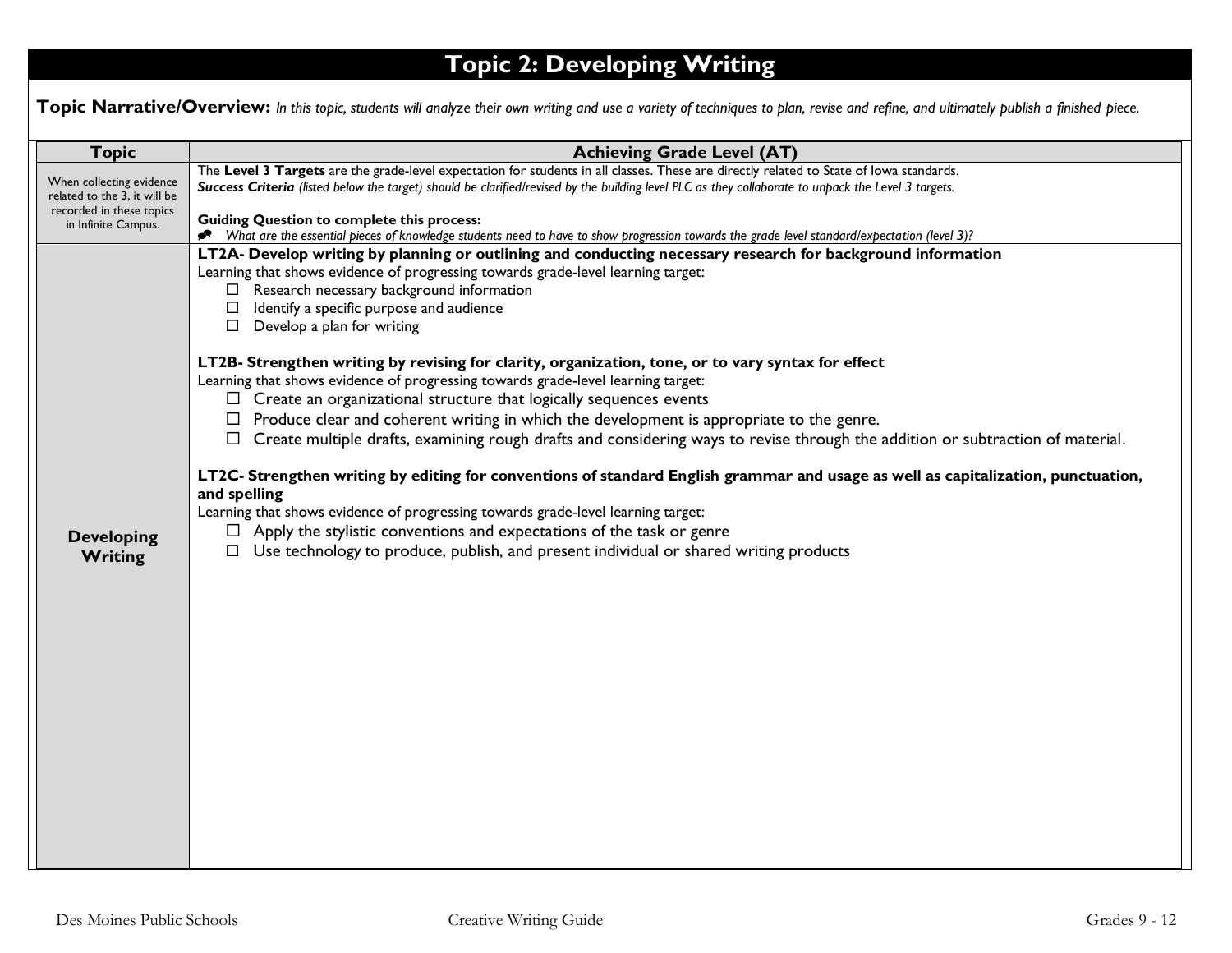| Item Bank:                       |                                                                                                                                                                             |                                                          |
|----------------------------------|-----------------------------------------------------------------------------------------------------------------------------------------------------------------------------|----------------------------------------------------------|
| 2ATarget:<br>Resources to teach: | 2BTarget:<br><b>Resources to teach:</b><br><b>Self-Edit Tips</b><br><b>Editing Checklist</b><br><b>Active &amp; Passive Voice</b>                                           | 2CTarget:<br>Resources to teach:<br><b>Proof Reading</b> |
|                                  | <b>Guiding Questions, Ideas, and/or Concepts</b>                                                                                                                            |                                                          |
|                                  | Ideas and concepts in the spaces below are base line examples for all to use to ensure district wide coherence. Please add to these as you see instructional opportunities. |                                                          |
|                                  |                                                                                                                                                                             |                                                          |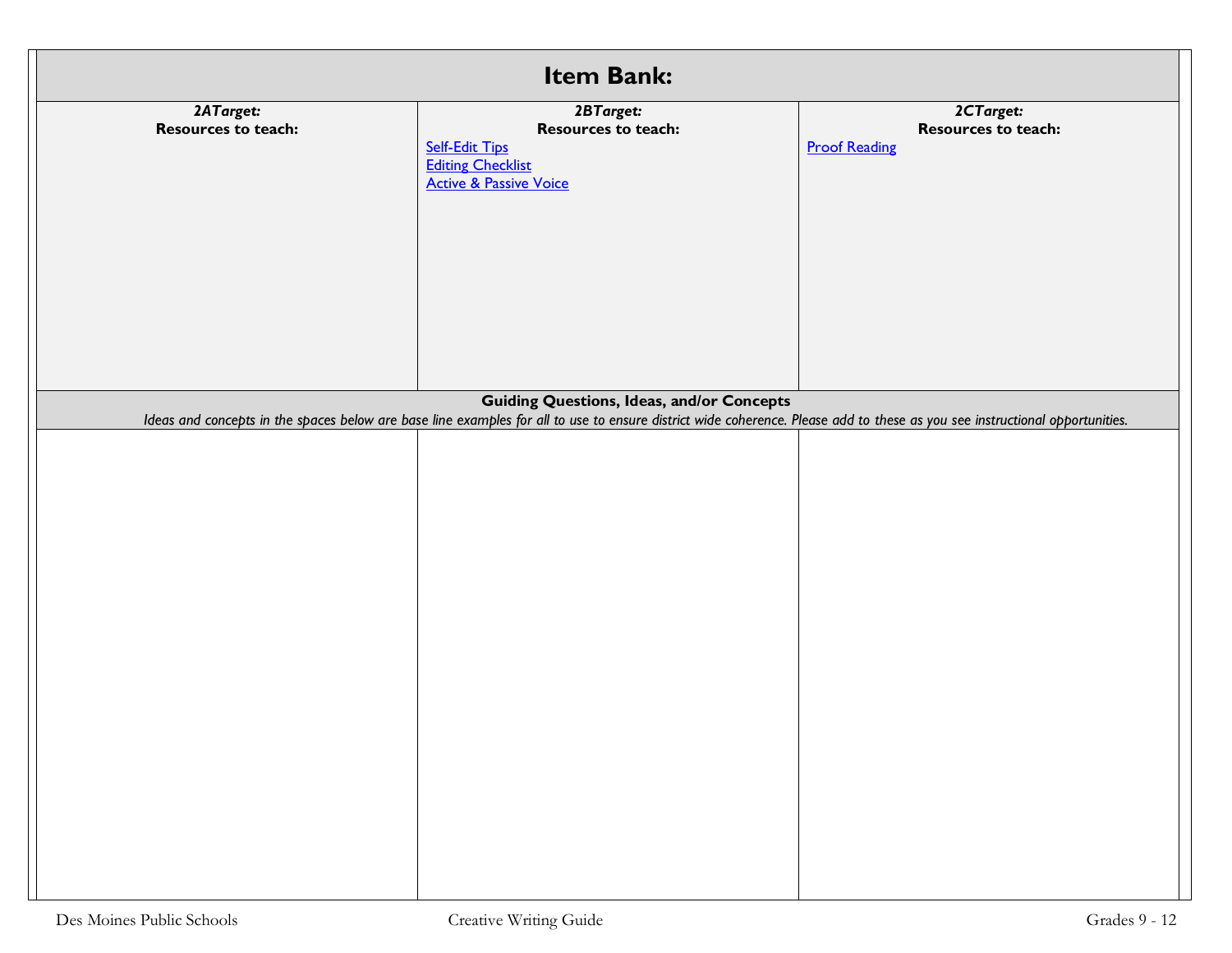## **Topic 3: Analyzing Author's Craft**

Topic Narrative/Overview: In this topic, students engage with mentor texts that demonstrates a style or aesthetic that students can emulate or see in practice, a writing technique or *genre that students can emulate or see in practice, or explores a theme, topic, or question (showing students how to write about real world questions - example: the intersections of identity; dating life for women versus men; generational trauma). In Creative Writing 1, the focus is more heavily on character development and large-scale story structures.*

| <b>Topic</b>                                                                                                | <b>Achieving Grade Level (AT)</b>                                                                                                                                                                                                                                                                                                                                                                                                                                                                                                                                                                                                                                                                                                                                |
|-------------------------------------------------------------------------------------------------------------|------------------------------------------------------------------------------------------------------------------------------------------------------------------------------------------------------------------------------------------------------------------------------------------------------------------------------------------------------------------------------------------------------------------------------------------------------------------------------------------------------------------------------------------------------------------------------------------------------------------------------------------------------------------------------------------------------------------------------------------------------------------|
| When collecting evidence<br>related to the 3, it will be<br>recorded in these topics<br>in Infinite Campus. | The Level 3 Targets are the grade level expectation for students in all classes. These are directly related to State of lowa standards.<br>Success Criteria (listed below the target) should be clarified/revised by the building level PLC as they collaborate to unpack the Level 3 targets.<br><b>Guiding Question to complete this process:</b><br>* What are the essential pieces of knowledge students need to have to show progression towards the grade level standard/expectation (level 3)?                                                                                                                                                                                                                                                            |
|                                                                                                             | LT3A- Analyze how complex characters develop over the course of a text, interact with other characters, and advance the plot<br>Learning that shows evidence of progressing towards grade-level learning target:<br>$\Box$ Identify the main/complex character and relationship to other characters<br>Explain how the main character changes from the beginning to the middle to the end of the story<br>□<br>Explain how the character's actions or changes create the story elements of the plot<br>$\Box$<br>$\Box$ Describe the effect the main character's actions or changes have on other key characters in the story<br>LT3B- Analyze how an author's choices concerning how to structure a text, order events within it, and/or manipulate time create |
| <b>Analyzing</b><br><b>Author's Craft</b>                                                                   | effects such as mystery, tension, or surprise<br>Learning that shows evidence of progressing towards grade-level learning target:<br>Identify the dominant structure of the text (parallel plot, in media res, or flashback)<br>Explain why the author chose to use the structure<br>⊔<br>Explain how the structure impacts the whole<br>Identify how an author manipulates time through pacing (dialogue, flashback or incidents that interrupt the storyline)<br>□<br>Explain how the time manipulation creates mystery, suspense, or surprise<br>$\Box$                                                                                                                                                                                                       |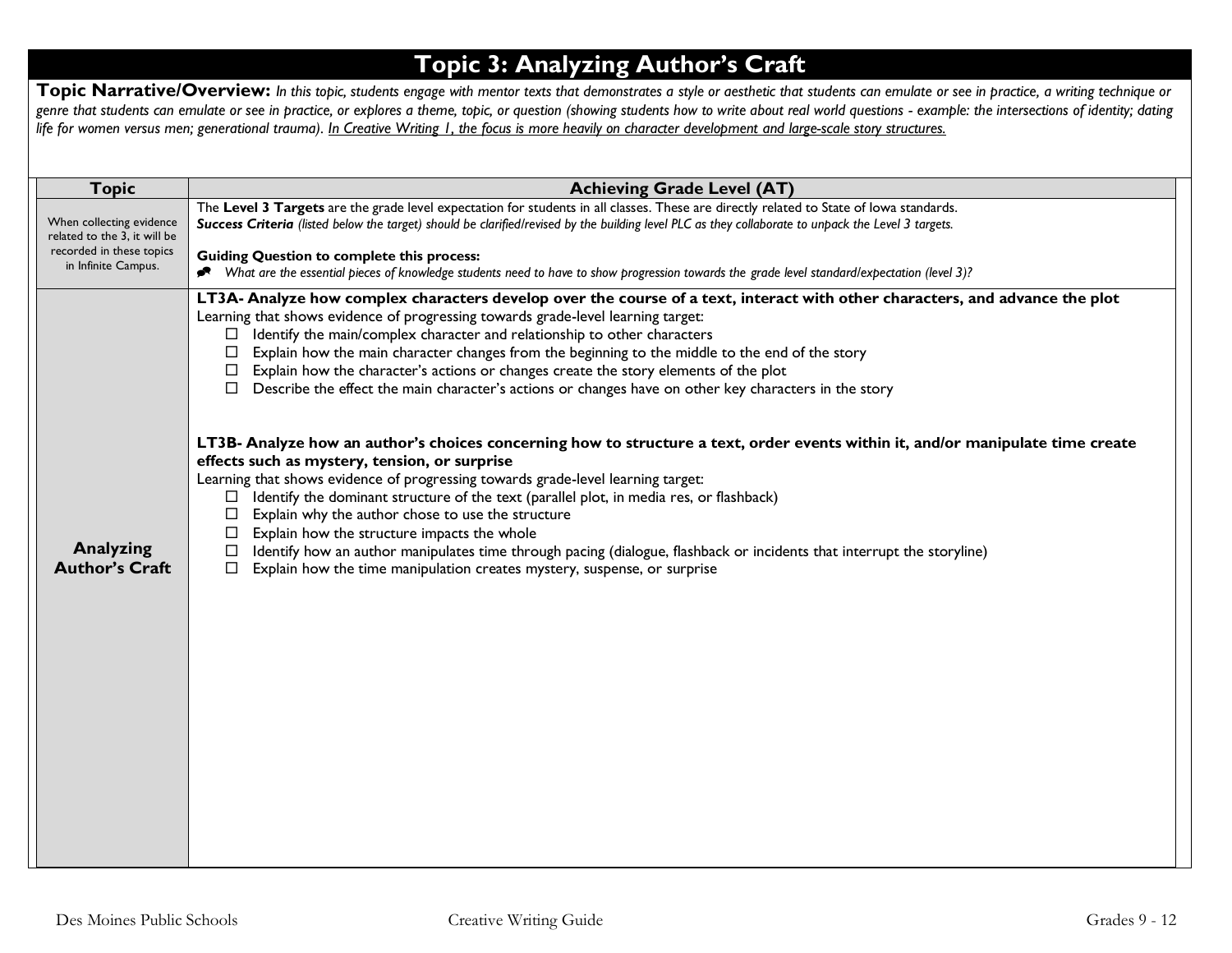| <b>Item Bank:</b>                                                 |                                                                                                                                                                                                                                                                                                                                                                                                                                                 |  |
|-------------------------------------------------------------------|-------------------------------------------------------------------------------------------------------------------------------------------------------------------------------------------------------------------------------------------------------------------------------------------------------------------------------------------------------------------------------------------------------------------------------------------------|--|
| 3ATarget:<br><b>Resources to teach:</b><br><b>Character Types</b> | 3BTarget:<br><b>Resources to teach:</b><br>Story Structure: 7 Narrative Structures All Writers Should Know (8 part blog)<br><b>Part I: Mastering Story Structure</b><br>$\bullet$<br>Part 2: Freytag's Pyramid<br>$\bullet$<br>Part 3: The Hero's Journey<br><b>Part 4: Three Act Structure</b><br>Part 5: The Dan Harmon Story Circle<br>Part 6: The Fichtean Curve<br>Part 7 Save the Cat<br>Part 8: The 7-point Story Structure<br>$\bullet$ |  |
|                                                                   | <b>Guiding Questions, Ideas, and/or Concepts</b><br>Ideas and concepts in the spaces below are base line examples for all to use to ensure district wide coherence. Please add to these as you see instructional opportunities.                                                                                                                                                                                                                 |  |
|                                                                   |                                                                                                                                                                                                                                                                                                                                                                                                                                                 |  |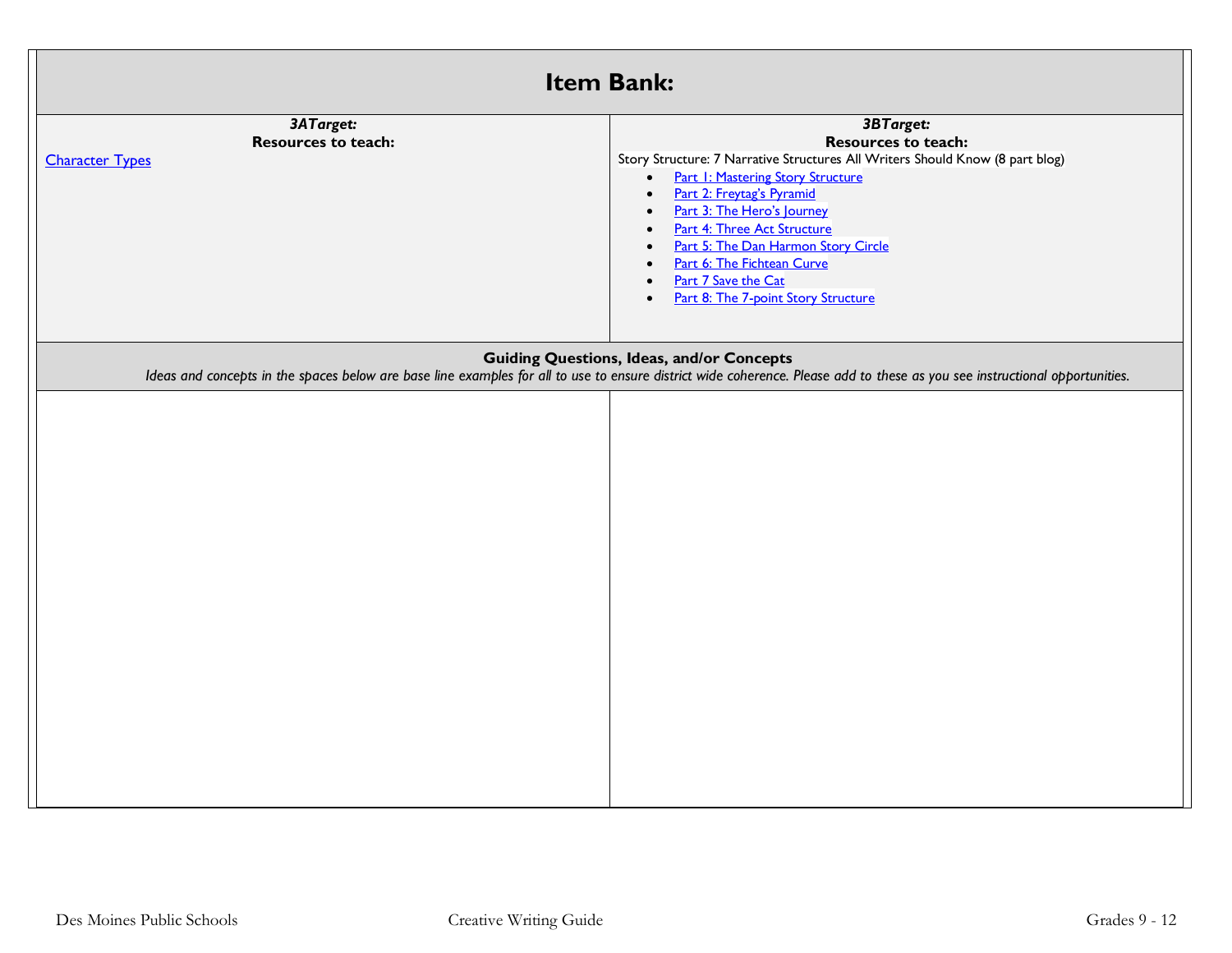# **Topic 4: Analyzing Complex Language**

Topic Narrative/Overview: In this topic, students engage with mentor texts that demonstrates a style or aesthetic that students can emulate or see in practice, a writing technique or *genre that students can emulate or see in practice, or explores a theme, topic, or question (showing students how to write about real world questions - example: the intersections of identity; dating life for women versus men; generational trauma).* 

| <b>Topic</b>                                             | <b>Achieving Grade Level (AT)</b>                                                                                                                                                                                                                                                                                                                                                                                                                                                                                                                      |  |
|----------------------------------------------------------|--------------------------------------------------------------------------------------------------------------------------------------------------------------------------------------------------------------------------------------------------------------------------------------------------------------------------------------------------------------------------------------------------------------------------------------------------------------------------------------------------------------------------------------------------------|--|
| When collecting evidence<br>related to the 3, it will be | The Level 3 Targets are the grade level expectation for students in all classes. These are directly related to State of lowa standards.<br>Success Criteria (listed below the target) should be clarified/revised by the building level PLC as they collaborate to unpack the Level 3 targets.                                                                                                                                                                                                                                                         |  |
| recorded in these topics<br>in Infinite Campus.          | <b>Guiding Question to complete this process:</b><br>What are the essential pieces of knowledge students need to have to show progression towards the grade level standard/expectation (level 3)?<br>R                                                                                                                                                                                                                                                                                                                                                 |  |
|                                                          | LT4A- Analyze the impact of specific word choices on meaning and tone in a text, including figurative and connotative meanings<br>Learning that shows evidence of progressing towards grade-level learning target:<br>Identify words with multiple meanings<br>$\Box$<br>Justify why a specific word choice better communicates meaning and tone (as opposed to using a synonym)<br>Cite relevant textual evidence to support analysis<br>LT4B- Analyze the role of figures of speech in a text                                                        |  |
|                                                          | Learning that shows evidence of progressing towards grade-level learning target:<br>Identify specific examples of figures of speech: oxymoron, euphemism<br>Analyze how examples shape the meaning of text<br>$\Box$ Cite relevant textual evidence to support analysis                                                                                                                                                                                                                                                                                |  |
| <b>Analyzing</b><br><b>Complex</b><br><b>Language</b>    | LT4C- Analyze the point of view in a text where distinguishing what is directly stated from what is really meant is required<br>Learning that shows evidence of progressing towards grade-level learning target:<br>Identify specific examples of complex perspectives: <i>irony</i> , understatement<br>$\Box$<br>Analyze how examples from the text relate to a certain perspective and shape the meaning of a text<br>$\Box$<br>Determine the meaning conveyed by the perspective<br>□<br>$\Box$ Cite relevant textual evidence to support analysis |  |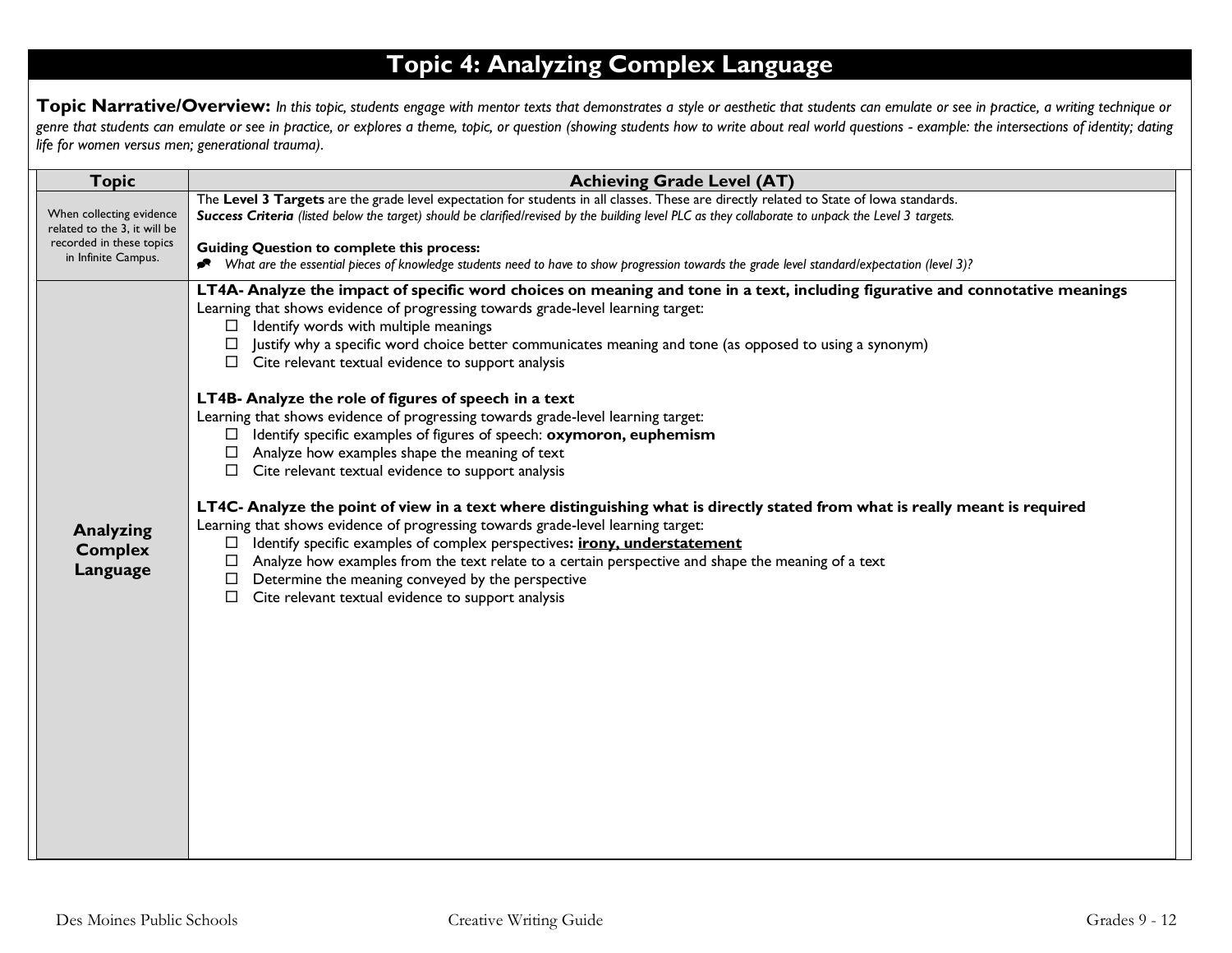| Item Bank:                              |                                                                                                                                                                                                                                 |                                                           |  |
|-----------------------------------------|---------------------------------------------------------------------------------------------------------------------------------------------------------------------------------------------------------------------------------|-----------------------------------------------------------|--|
| 4ATarget:<br><b>Resources to teach:</b> | <b>4BTarget:</b><br>Resources to teach:                                                                                                                                                                                         | 4CTarget:<br><b>Resources to teach:</b><br>What is Irony? |  |
|                                         | <b>Guiding Questions, Ideas, and/or Concepts</b><br>Ideas and concepts in the spaces below are base line examples for all to use to ensure district wide coherence. Please add to these as you see instructional opportunities. |                                                           |  |
|                                         |                                                                                                                                                                                                                                 |                                                           |  |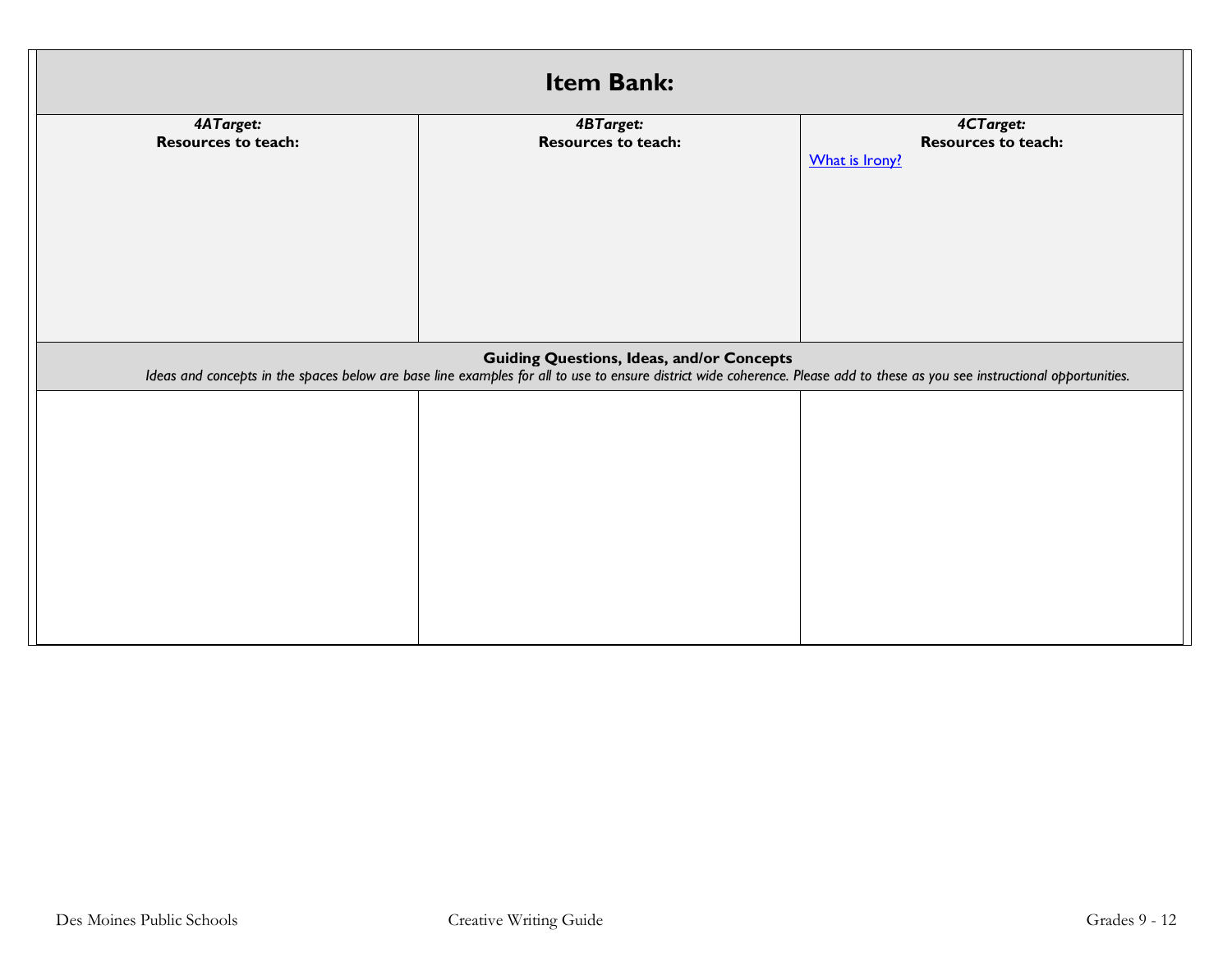# **Topic 5: Collaborating in Discussions**

Topic Narrative/Overview: In this topic, students initiate and engage effectively in a range of collaborative discussions with diverse partners on topics and texts, building on others' *ideas and expressing their own clearly and persuasively. This is the primary function of workshopping student writing but can also be used in connection with either Analysis topic.*

| <b>Topic</b>                                                                                                | <b>Achieving Grade Level (AT)</b>                                                                                                                                                                                                                                                            |
|-------------------------------------------------------------------------------------------------------------|----------------------------------------------------------------------------------------------------------------------------------------------------------------------------------------------------------------------------------------------------------------------------------------------|
| When collecting evidence<br>related to the 3, it will be<br>recorded in these topics<br>in Infinite Campus. | The Level 3 Targets are the grade level expectation for students in all classes. Success Criteria (listed below the target) should be clarified/revised by the building level PLC as<br>they collaborate to unpack the Level 3 targets.<br><b>Guiding Question to complete this process:</b> |
|                                                                                                             | ◆ What are the essential pieces of knowledge students need to have to show progression towards the grade-level standard/expectation (level 3)?                                                                                                                                               |
|                                                                                                             | LT5A- Come to discussions prepared (Preparation)<br>Learning that shows evidence of progressing towards grade-level learning target:                                                                                                                                                         |
|                                                                                                             | $\Box$ Read or engage with required/assigned text                                                                                                                                                                                                                                            |
|                                                                                                             | $\Box$ Draw on evidence from the text to stimulate a thoughtful exchange of ideas                                                                                                                                                                                                            |
|                                                                                                             | LT5B- Propel conversations by posing and responding to questions (Presentation)                                                                                                                                                                                                              |
|                                                                                                             | Learning that shows evidence of progressing towards grade-level learning target:                                                                                                                                                                                                             |
|                                                                                                             | $\Box$ Ask questions to clarify, verify, or challenge ideas and conclusions<br>Relate the current discussion to larger ideas or broader themes<br>$\Box$                                                                                                                                     |
|                                                                                                             | $\Box$ Actively incorporate others into the discussion                                                                                                                                                                                                                                       |
|                                                                                                             |                                                                                                                                                                                                                                                                                              |
|                                                                                                             | LT5C- Respond thoughtfully to diverse perspectives (Reflection)                                                                                                                                                                                                                              |
|                                                                                                             | Learning that shows evidence of progressing towards grade-level learning target:<br>$\Box$ Summarize points of agreement and disagreement                                                                                                                                                    |
|                                                                                                             | Determine what information is required for self-reflection or to complete the task<br>□                                                                                                                                                                                                      |
| <b>Collaborating in</b>                                                                                     |                                                                                                                                                                                                                                                                                              |
| <b>Discussions</b>                                                                                          |                                                                                                                                                                                                                                                                                              |
|                                                                                                             |                                                                                                                                                                                                                                                                                              |
|                                                                                                             |                                                                                                                                                                                                                                                                                              |
|                                                                                                             |                                                                                                                                                                                                                                                                                              |
|                                                                                                             |                                                                                                                                                                                                                                                                                              |
|                                                                                                             |                                                                                                                                                                                                                                                                                              |
|                                                                                                             |                                                                                                                                                                                                                                                                                              |
|                                                                                                             |                                                                                                                                                                                                                                                                                              |
|                                                                                                             |                                                                                                                                                                                                                                                                                              |
|                                                                                                             |                                                                                                                                                                                                                                                                                              |
|                                                                                                             |                                                                                                                                                                                                                                                                                              |
|                                                                                                             |                                                                                                                                                                                                                                                                                              |
|                                                                                                             |                                                                                                                                                                                                                                                                                              |
|                                                                                                             |                                                                                                                                                                                                                                                                                              |
|                                                                                                             |                                                                                                                                                                                                                                                                                              |